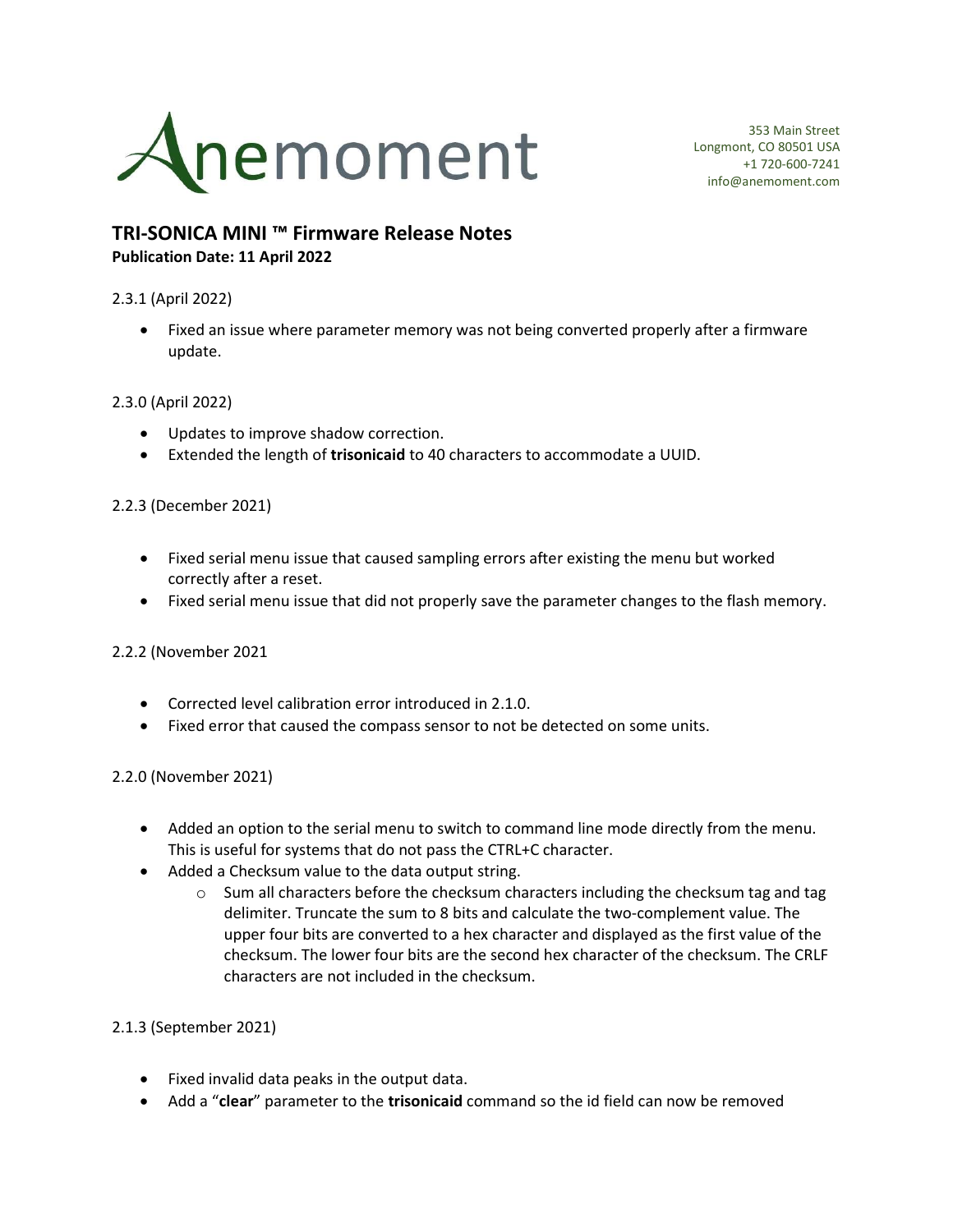• Fixed a few minor issues.

# 2.1.1 (July 2021)

- Fixed erroneous compass not present error in diagnostics.
- **•** Fixed help menu crash at **paramdelim**.

#### 2.1.0 (July 2021)

- Changes necessary for operating on Rev G PCBAs.
- Fixed a tilt related issue with the Magnetic Heading calculations.
- Fixed the spelling of "declination" in the settings command output.
- Added Model information, Low Power settings, and Trigger settings to the settings command output.
- Renamed the serial menu command "Instrument Reset" to "Reset TriSonica Mini" to clarify the purpose of this menu option.
- Added the missing capability of the tagdelim and paramdelim commands to set the space character as the delimiter.

# 2.0.2 (May 2021)

- Added an ESC menu. Pressing ESC key provides a text menu to users.
- Improved ultrasonic detection algorithm that is more stable over temperature fluctuations.
- Removed the acclimate command.
- Improved the shadow correction of the TriSonica Mini.
- Added slope and offset settings for humidity, so users can adjust the humidity output.
- Added slope and offset settings for pressure, so users can adjust the pressure output.
- Added a default group to the show and hide commands that resets the output back to the factory default display.
- Added a factoryrestore command to restore the TriSonica Mini back to the settings established at the factory.
- Fixed a condition where Temperature returns NAN when humidity sensor returns 0.0.
- Added more details to the **diagnostic** command with the 'details' parameter, **diagnostic details**.
- Added a timeout to the command line interface so that if there is no user input for one minute, the TriSonica Mini will return to sampling mode.
- User definable delimiters for data output tags and parameter separators.
- Other minor bug fixes.

#### 1.9.5 (Jun 2020)

- Fixed error in dew point calculation that was reporting slightly lower dew point values.
- Fixed hard fault exception when running the acclimate command.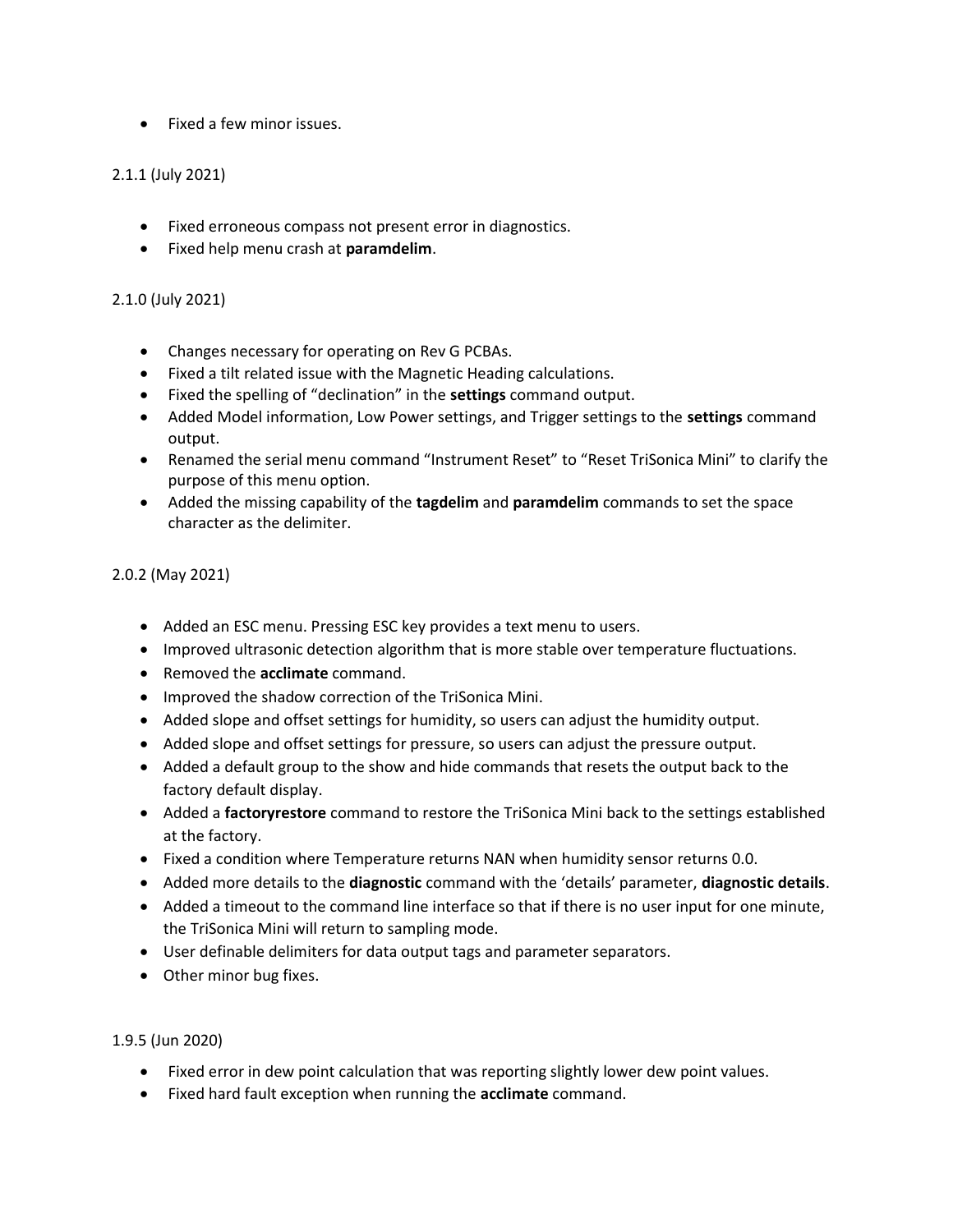- Added kalmanfilter command to expert menu
- Fixed issue that caused extreme temperature and humidity values to be reported when two acoustic pathways are partially blocked.
- Added tilt calibration values to the settings command output.
- Added compass calibration values to the settings command output.
- Added firmware version to the settings command output.

### 1.9.2 (May 2020)

- Fixed spelling in declination command
- Returned declination command to menu when using a Rev D board
- Added LVTTL to protocol options
- Added board revision output to version command using the 'board' argument
- Fixed Digimesh Help Missing \r\n
- Fixed an issue where RH, pressure, tilt, and compass sensors were returning incorrect values when in low power mode.
- Fixed compasscalibrate for LSM303AGR so that it outputs proper compass data
- Adjusted the compass calibrate function for both old and new magnetometers to correct reported calibration errors.

#### 1.9.0 (October 2019)

- Updated to work with Rev E PCBs.
- Fixed error that caused unexpected internal humidity, pressure, tilt, or compass errors.
- Fixed the temperature and humidity to be -99.1 and the corrected humidity to be the RH Sensor Raw Humidity value, when in a fully blocked condition.
- Fixed the **display** command output to display the Pressure decimals indicator.

#### 1.8.0 (August 2019)

- Fixed long help for show, hide, decimals, tag, untag to include proper  $\lceil \cdot \rceil$ n.
- **Fixed display and decimals to show and set humidity decimal places.**
- Added tagid command.
- Fixed bug where the temperature and humidity can get stuck with 'nan'
- Rewrote humidity calculations to use partial pressures to determine molar mass. The calculations are no longer dependent on the previous temperature reading.
- Modified the **calibration** command to accept a pressure value so that a more accurate value of molar mass can be calculated for determining the speed of sound.
- Added output mode to Run DigiMesh Radios
- Added low power stop mode
- Enabled trigger line for use as a wake-up signal for low power stop mode
- Set output data format to text mode when the 232 signal is connected to ground.
- Fixed nvwrite error where output data format was being set to 232 mode while the 232 signal was connected to ground, regardless of the user selected output format mode.
- Modified output tags to make them unique.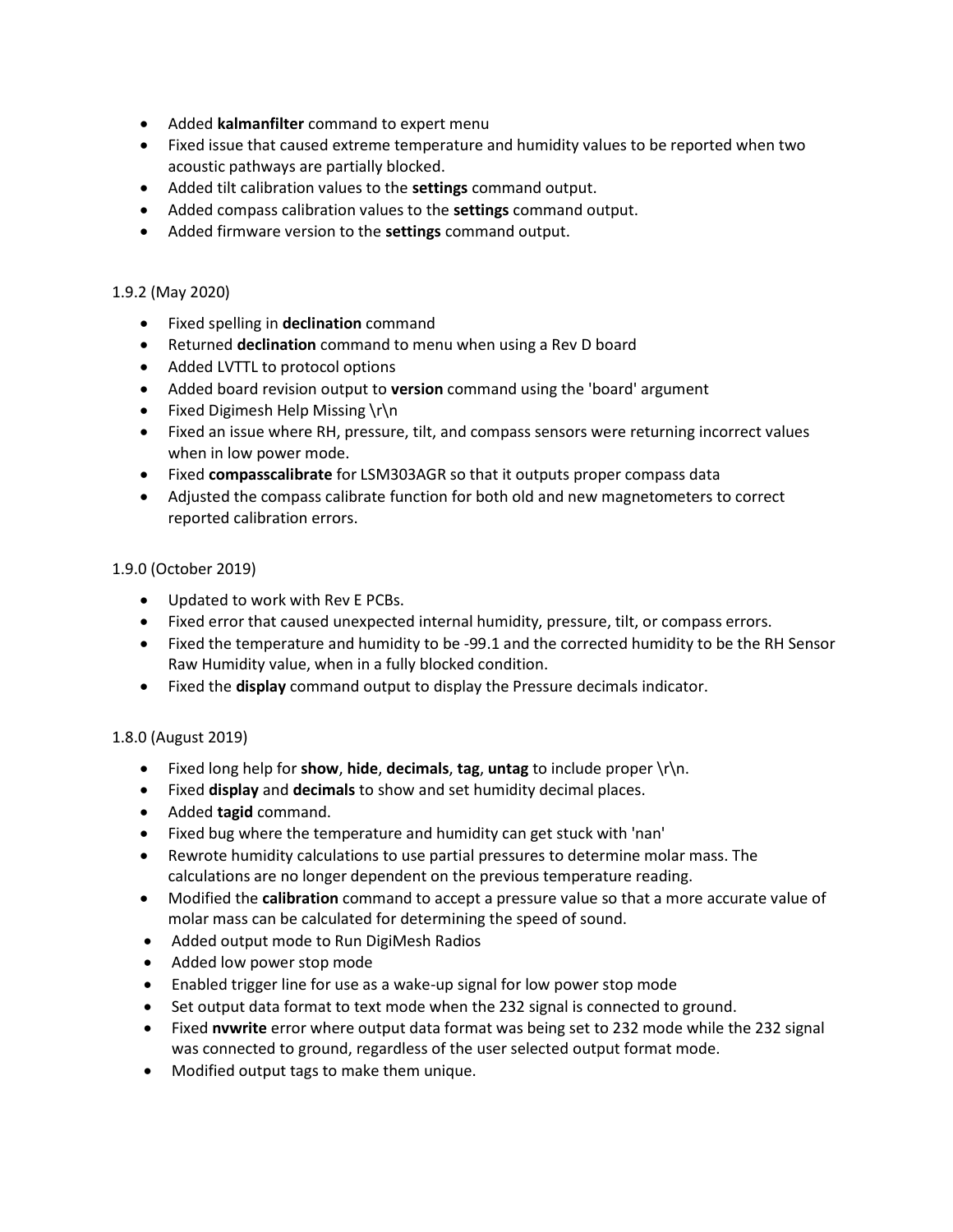### 1.7.4 (March 2019)

- Changed acclimate command to use 40 samples like the calibrate command
- Fixed bug with incorrect temperature output when in Wind Sensor mode.

# 1.7.0 (February 2019)

- Reduced power consumption
- Changed spelling error of aclimate to acclimate
- Added Shadow Correction calculations to reflect wind-tunnel testing
- Changed input of the Dew Point Calculation to use Average of the RH Sensor and Average Air **Temperature**

# 1.6.0 (October 2018)

- **•** Improved Noise
- Improved the Calibration Routine
- Reset Calibration time to 10 seconds
- Added unit user command for unit types, and calculations to give output values in chosen units
- Gave Direction outputs decimals
- Added aclimate command (spelling corrected in version 1.7.0)
- Added help command instructions about not including [] or <>.
- Removed Deprecated commands and their functions.
- Added orientuv command to output in Met std coord, ATI coord, or old (error!) TSM coord.
- Increased averaging time of Dew Point to humidity calculation to average over 30 seconds.

# 1.5.2 (June 2018)

- Improved Internal Diagnostic
- \*\*\*(Please contact Anemoment if you have a TriSonica Mini with this version and you are interested in upgrading firmware.)\*\*\*

# 1.5.1 (March 2018)

- Added Decimals to Pitch and Roll Outputs
- Enabled External Trigger
- Tripled the Calibration Time
- Added TriSonica ID Field

# 1.4.1 (January 2018)

- Improved calibrate command
- Adjusted version command to indicate "present" instead of "installed"
- Updated Function with the TriSonica PCBA Rev D to add 422 capability
- Added protocol command for 232 and 422
- Enabled the 232 input signal to force a known state.